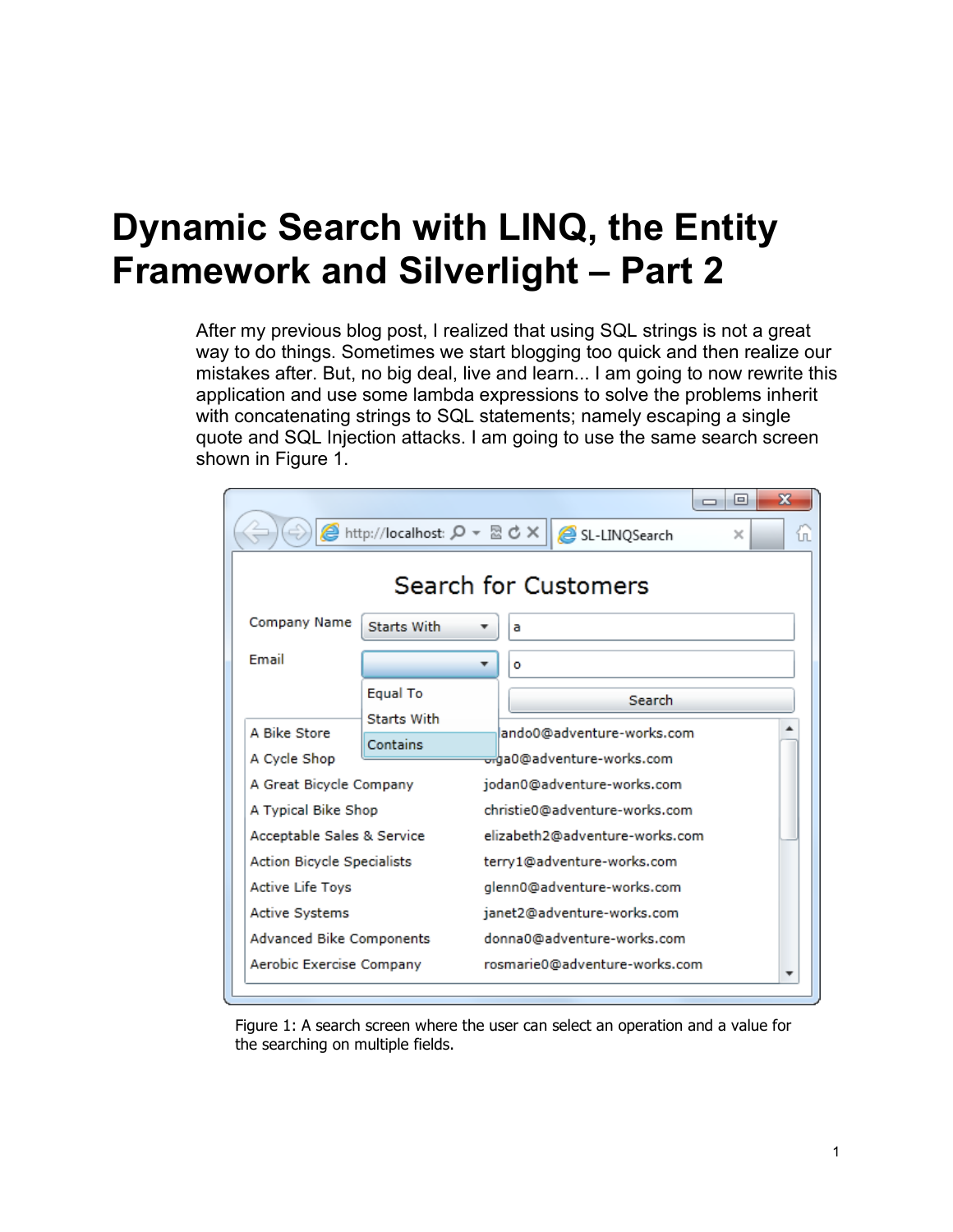Read the first blog post to see the calls to the WCF service. However, I want to know show the revised code to build a dynamic WHERE clause.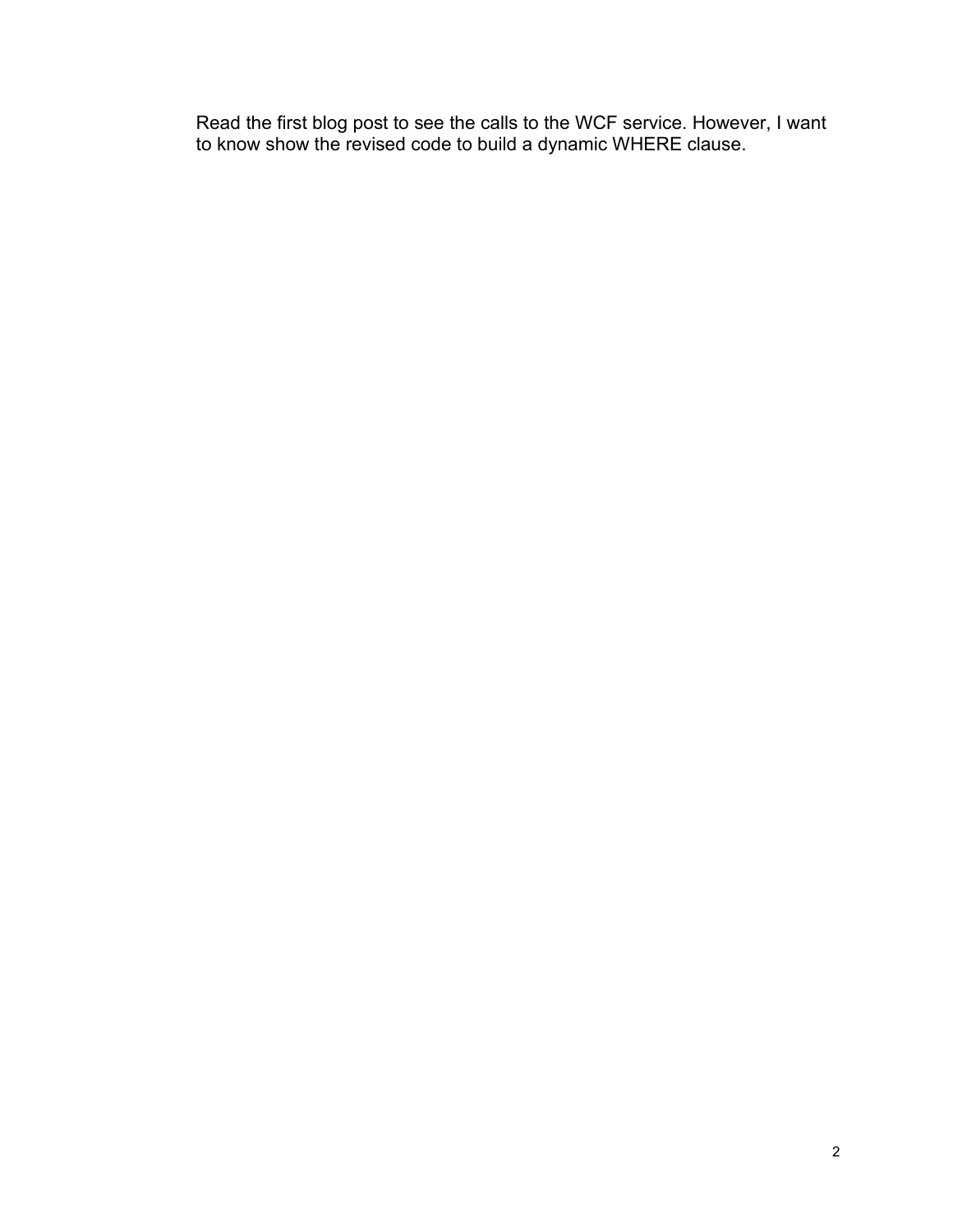```
C#
public List<Customer> GetCustomers(string cname, string 
cnameOperator, string email, string emailOperator)
{
  AdventureWorksLTEntities db = 
    new AdventureWorksLTEntities();
  var query = from cust in db.Customers select cust;
   if (string.IsNullOrEmpty(cname) == false)
   {
     switch (cnameOperator.ToLower())
     {
       case "equal to":
         query = query.Where(cust => 
                   cust.CompanyName.Equals(cname));
         break;
       case "starts with":
         query = query.Where(cust => 
                   cust.CompanyName.StartsWith(cname));
         break;
       case "contains":
        query = query. Where (cust =>
                   cust.CompanyName.Contains(cname));
         break;
     }
   }
   if (string.IsNullOrEmpty(email) == false)
   {
     switch (emailOperator.ToLower())
     {
       case "equal to":
        query = query. Where (cust =>
                   cust.EmailAddress.Equals(email));
         break;
       case "starts with":
        query = query. Where (cust =>
                   cust.EmailAddress.StartsWith(email));
         break;
       case "contains":
        query = query. Where (cust =>
                   cust.EmailAddress.Contains(email));
         break;
     }
   }
   query = query.OrderBy(cust => cust.CompanyName);
   return query.ToList();
}
VB
Public Function GetCustomers(cname As String, _
cnameOperator As String, email As String,
 emailOperator As String) As List(Of Customer)
 Implements ICustomerSearch.GetCustomers
```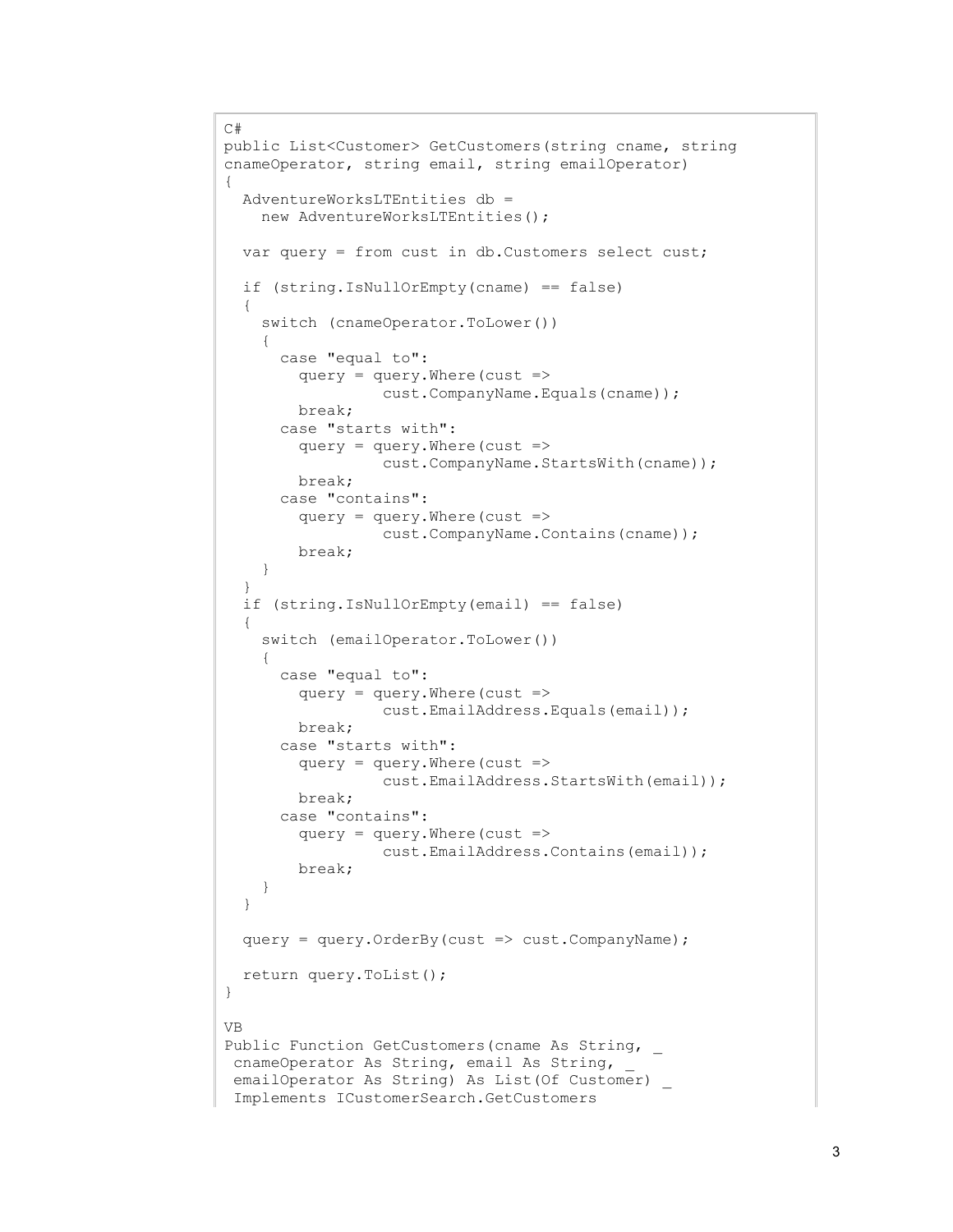```
 Dim db As New AdventureWorksLTEntities
   Dim query = From cust In db.Customers Select cust
  If String.IsNullOrEmpty(cname) = False Then
     Select Case cnameOperator.ToLower()
       Case "equal to"
         query = query.Where(Function(cust) _
                   cust.CompanyName.Equals(cname))
       Case "starts with"
         query = query.Where(Function(cust) _
                   cust.CompanyName.StartsWith(cname))
       Case "contains"
         query = query.Where(Function(cust) _
                   cust.CompanyName.Contains(cname))
     End Select
   End If
   If String.IsNullOrEmpty(email) = False Then
     Select Case emailOperator.ToLower()
       Case "equal to"
         query = query.Where(Function(cust) _
                  cust.EmailAddress.Equals(email))
       Case "starts with"
         query = query.Where(Function(cust) _
                   cust.EmailAddress.StartsWith(email))
       Case "contains"
         query = query.Where(Function(cust) _
                  cust.EmailAddress.Contains(email))
    End Select
   End If
  query = query.OrderBy(Function(cust) cust.CompanyName)
  Return query.ToList()
End Function
```
As you can see in the above code you can simply use the Where() function on your IQueryable query to add WHERE clauses that get submitted to the back end database. It is always a good idea to turn on your SQL Profiler and check out the SQL that gets submitted to the back end database.